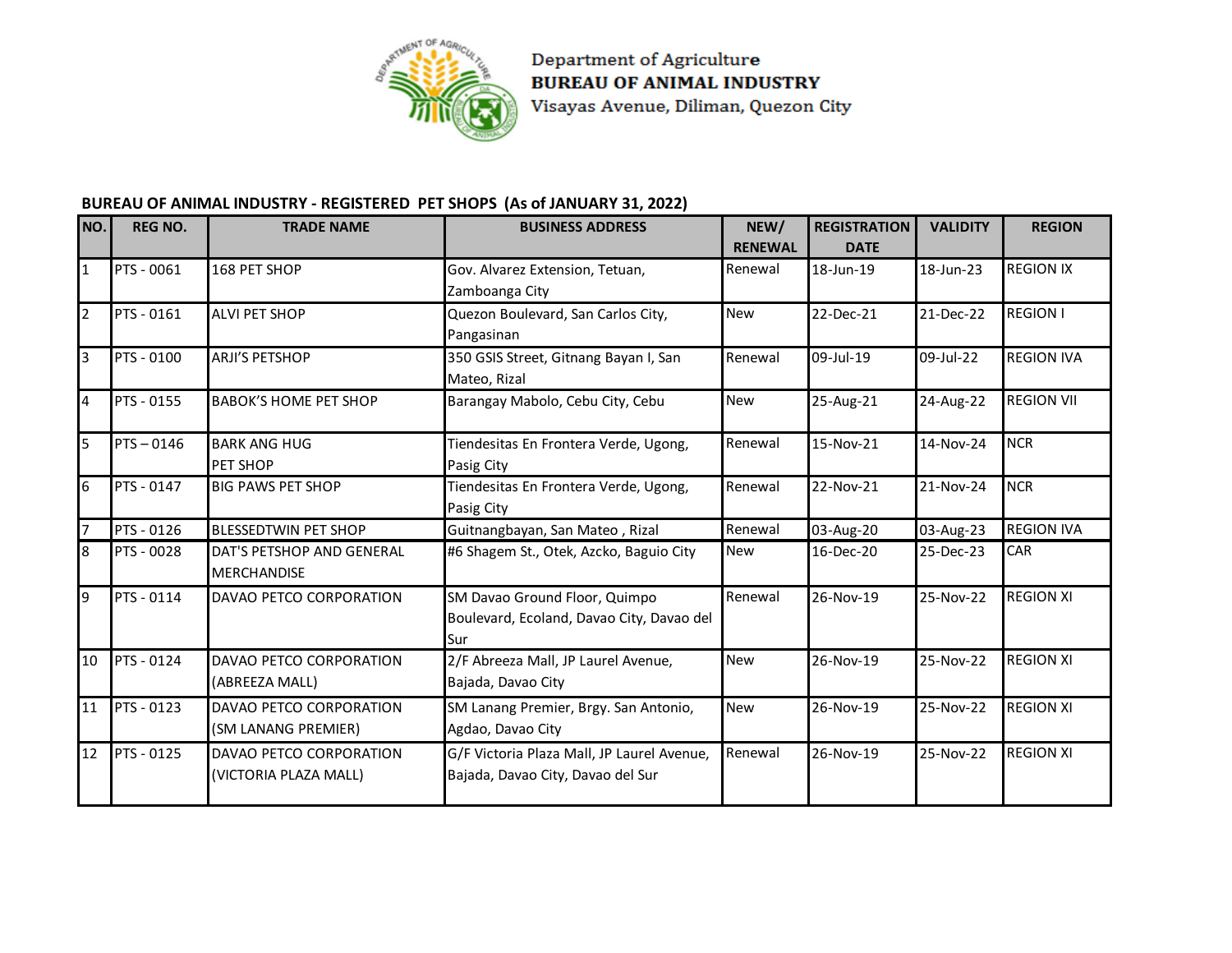

Department of Agriculture BUREAU OF ANIMAL INDUSTRY Visayas Avenue, Diliman, Quezon City

| 13              | PTS - 0516 | <b>EVANGELISTA PET SHOP</b>                                                                 | Freedom Park Agrosite Maramag,<br><b>Bukidnon</b>                                                       | Renewal    | 06-Dec-21 | 05-Dec-24 | <b>REGION X</b>    |
|-----------------|------------|---------------------------------------------------------------------------------------------|---------------------------------------------------------------------------------------------------------|------------|-----------|-----------|--------------------|
| 14              | PTS - 0029 | FINS, TAILS AND FEATHERS PETSHOP L4 Baguio Center Mall, Baguio City<br>(BAGUIO CITY BRANCH) |                                                                                                         | Renewal    | 12-May-21 | 11-May-24 | <b>CAR</b>         |
| 15              | PTS - 0067 | FRIENDSHIP PET ENTERPRISE                                                                   | JC 109 Pico, La Trinidad, Benguet                                                                       | Renewal    | 25-Mar-19 | 25-Mar-22 | CAR                |
| 16              | PTS - 0136 | <b>GAT PETSHOP</b>                                                                          | Tiendesitas En Frontera Verde, Ugong,<br>Pasig City                                                     | Renewal    | 03-Dec-21 | 02-Dec-24 | <b>NCR</b>         |
| 17              | PTS - 0076 | <b>GREENSCAPE PETSHOP AND</b><br><b>SUPPLIES</b>                                            | Barangay Poblacion, Leganes, Iloilo                                                                     | Renewal    | 20-Nov-20 | 19-Nov-23 | <b>REGION VI</b>   |
| 18              | PTS - 0072 | H2O PETSHOP                                                                                 | P. Alcantara St., San Pablo City, Laguna                                                                | Renewal    | 15-Sep-21 | 07-Jun-24 | <b>REGION IV-A</b> |
| 19              | PTS - 0129 | JC 6 PETSHOP                                                                                | 12 Congressional Ave., Ramon Magsaysay,<br>Bago Bantay, Quezon City                                     | Renewal    | 07-Oct-20 | 06-Oct-23 | <b>NCR</b>         |
| 20              | PTS - 0137 | <b>JEN'S PET CORNER</b>                                                                     | Tiendesitas En Frontera Verde, Ugong,<br>Pasig City                                                     | Renewal    | 19-Nov-21 | 18-Nov-24 | <b>NCR</b>         |
| $\overline{21}$ | PTS - 0158 | <b>JOBART PET SHOP</b>                                                                      | CA-09 Building C, Level 1 Tiendesitas En<br>Frontera Verde, E. Rodriguez, Barangay<br>Ugong, Pasig City | New        | 26-Oct-21 | 25-Oct-22 | <b>NCR</b>         |
| 22              | PTS - 0616 | L. MALLARE PETS AND PET NEEDS<br><b>CENTER</b>                                              | Barangay San Jose, Antipolo City, Rizal                                                                 | Renewal    | 05-Apr-19 | 05-Apr-22 | <b>REGION IV-A</b> |
| 23              | PTS - 0048 | LIL HEROES ENTERPRISES                                                                      | Barangay 19-B, Davao City, Davao del Sur                                                                | Renewal    | 11-Apr-19 | 11-Apr-22 | <b>REGION XI</b>   |
| 24              | PTS - 0150 | MOTCHIE'S<br>PET SALON & SUPPLIES                                                           | Barangay Quinavite, Bauang, La Union                                                                    | New        | 25-Jan-21 | 24-Jan-22 | <b>REGION I</b>    |
| 25              | PTS - 0151 | MOTCHIE'S<br>PET SALON & SUPPLIES                                                           | Poblacion, Aringay, La Union                                                                            | <b>New</b> | 25-Jan-21 | 24-Jan-22 | <b>REGION I</b>    |